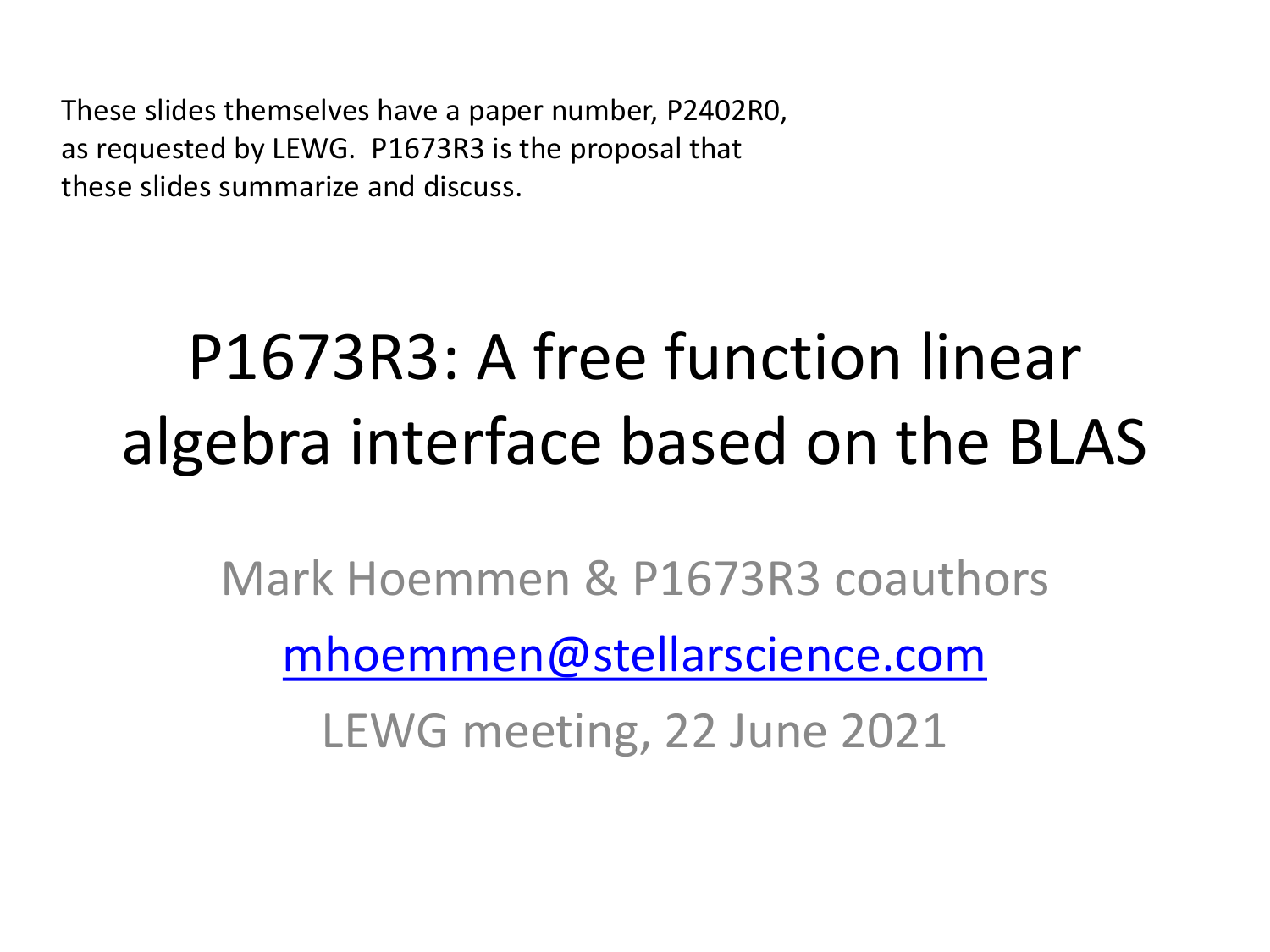# P1673(R3) current status

- Reviewed by SG6, SG14, LEWGI, & LEWG
- Targeting IS
- Depends on P0009 (+ P2299 changes)
- Implementation
	- <https://github.com/kokkos/stdBLAS>
	- Design like coauthors' existing libraries (e.g., kokkos-kernels)
	- Builds on decades of coauthors' implementation experience
- Wording reviewed by wordsmith / coauthor Dan Sunderland
- [New draft: https://github.com/ORNL/cpp-proposals](https://github.com/ORNL/cpp-proposals-pub/blob/master/D1673/blas_interface.md)pub/blob/master/D1673/blas\_interface.md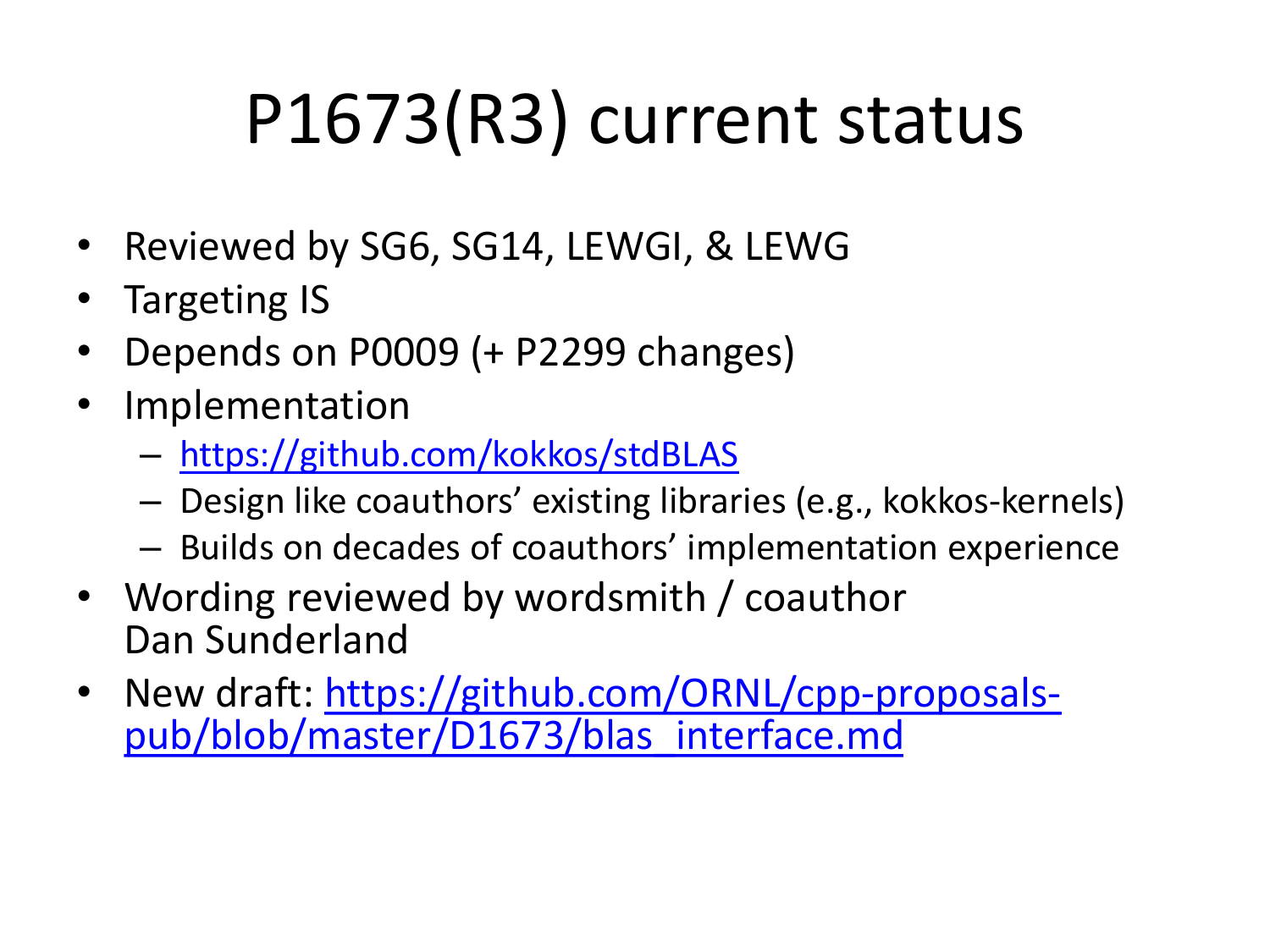#### Why does P1673 belong in the Standard Library?

- Linear algebra algorithms are like sort
	- Obvious algorithms are slow and inaccurate
	- Fastest call for hardware-specific tuning
- Core functionality for many applications
	- At least as useful as the "mathematical functions" already in the Standard Library
- Builds on decades of existing practice
	- Including an actual standard (BLAS)…
	- …and implementations from many vendors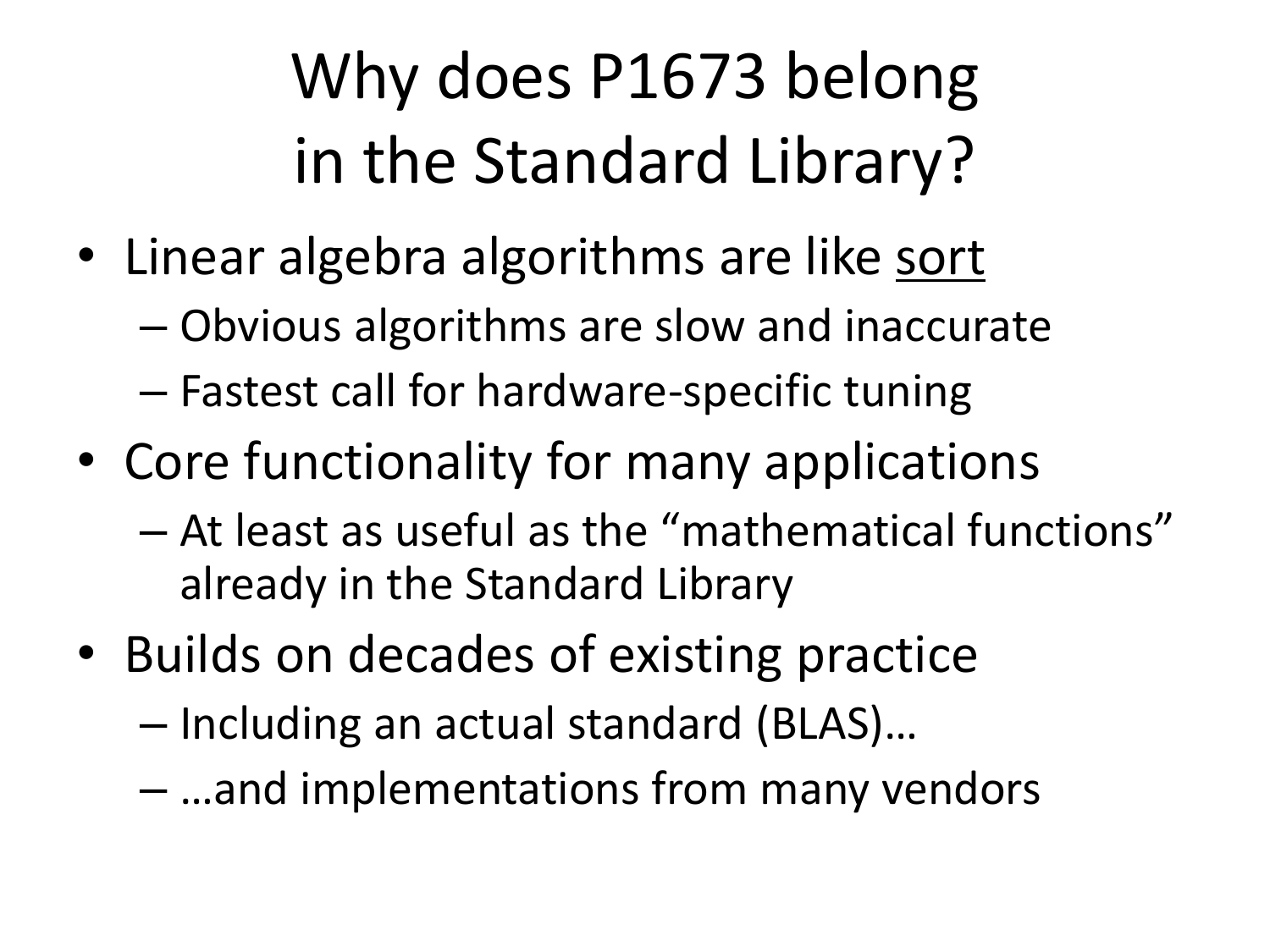#### Design summary

- Algorithms working on views of data
	- Use mdspan (P0009) to view multidimensional arrays
	- Otherwise, like existing standard algorithms
- Algorithms, not containers
	- $-$  No matrix/vector operator arithmetic (no "C = A  $*$  B")
	- Express matrix properties like symmetry as algorithms' assumptions about data, not as a class hierarchy
- Generic algorithms for any element types
	- Integers, short or extended floats, fixed-point, polynomials, crazy custom math types, …
	- Can mix precisions in the same algorithm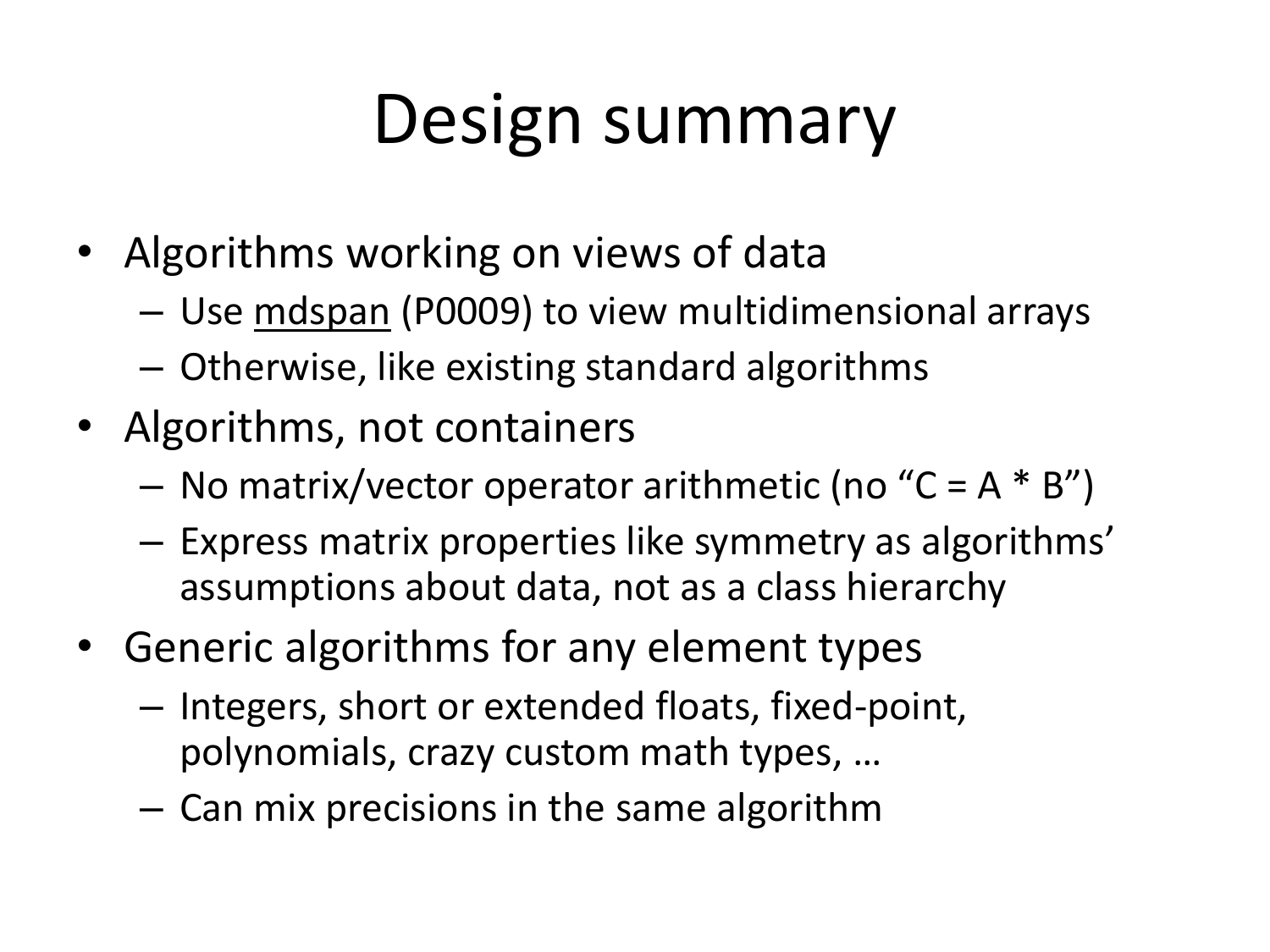#### Linear algebra has layers



Image credit: Lali Masriera (Barcelona, Catalunya) [https://en.wikipedia.org/wiki/File:Cortando\\_cebolla.jpg](https://en.wikipedia.org/wiki/File:Cortando_cebolla.jpg)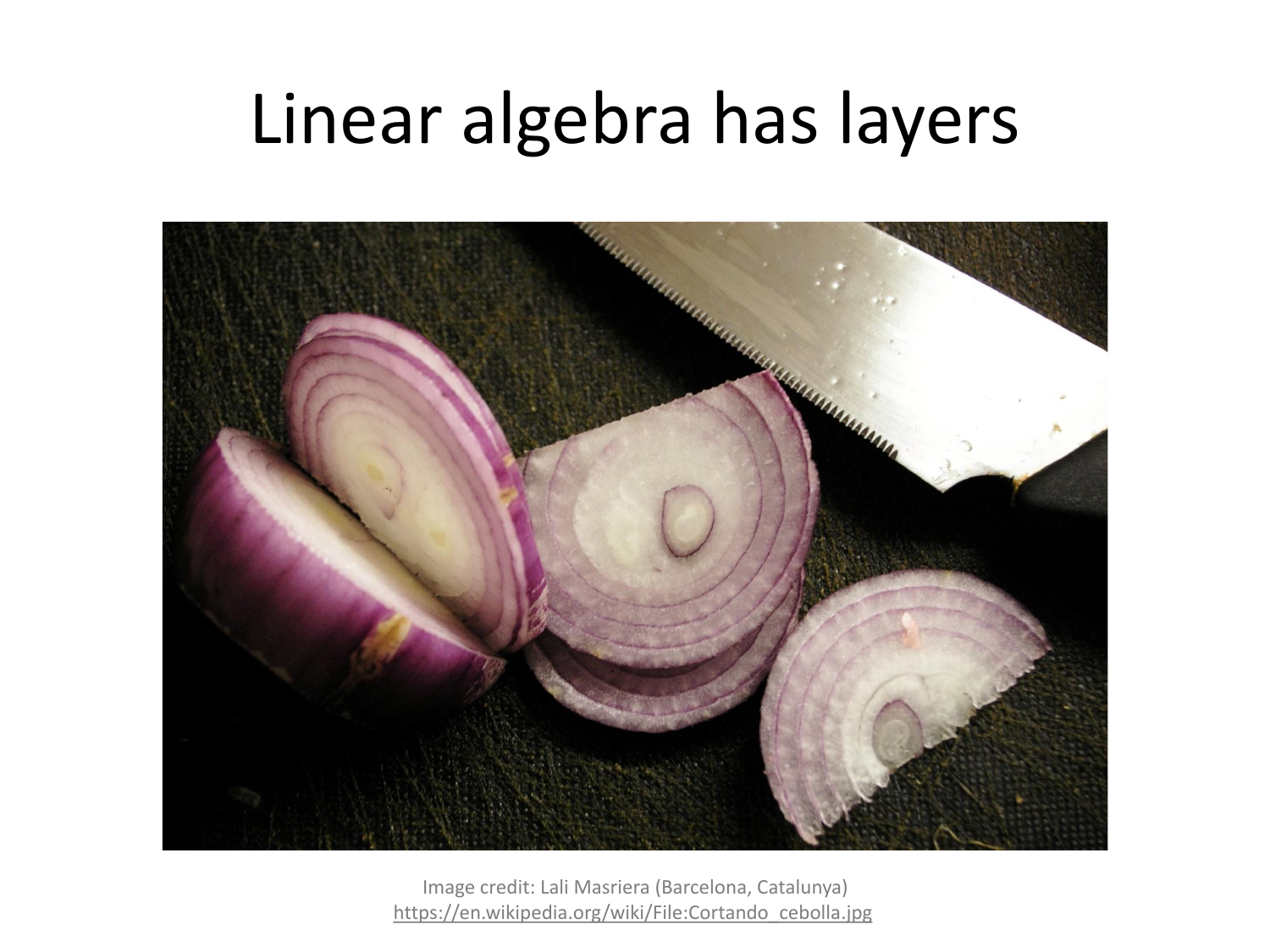# Abstraction layers of linear algebra

- Layer -1: Multidimensional arrays, iteration, ...
- Layer 0: Computational kernels
	- Vector-vector ops: dot, norm, vector sum, apply plane rotation, …
	- Matrix-vector ops: matrix-vector multiply, triangular solve, outer product update, …
	- Matrix-matrix ops: matrix-matrix multiply, triangular solve with multiple vectors, low-rank / symmetric update, ...
- Layer 1: Solve low-level math problems
	- Linear systems  $Ax = b$  (& determinants etc.)
	- Least-squares problems min  $\mathcal{X}$  $Ax-b$
	- Eigenvalue & singular value problems  $Ax = \lambda x$
- Layer 2: Solve higher-level math problems
	- Nonlinear system of partial differential equations
	- Solve huge problem by projecting onto small Layer 1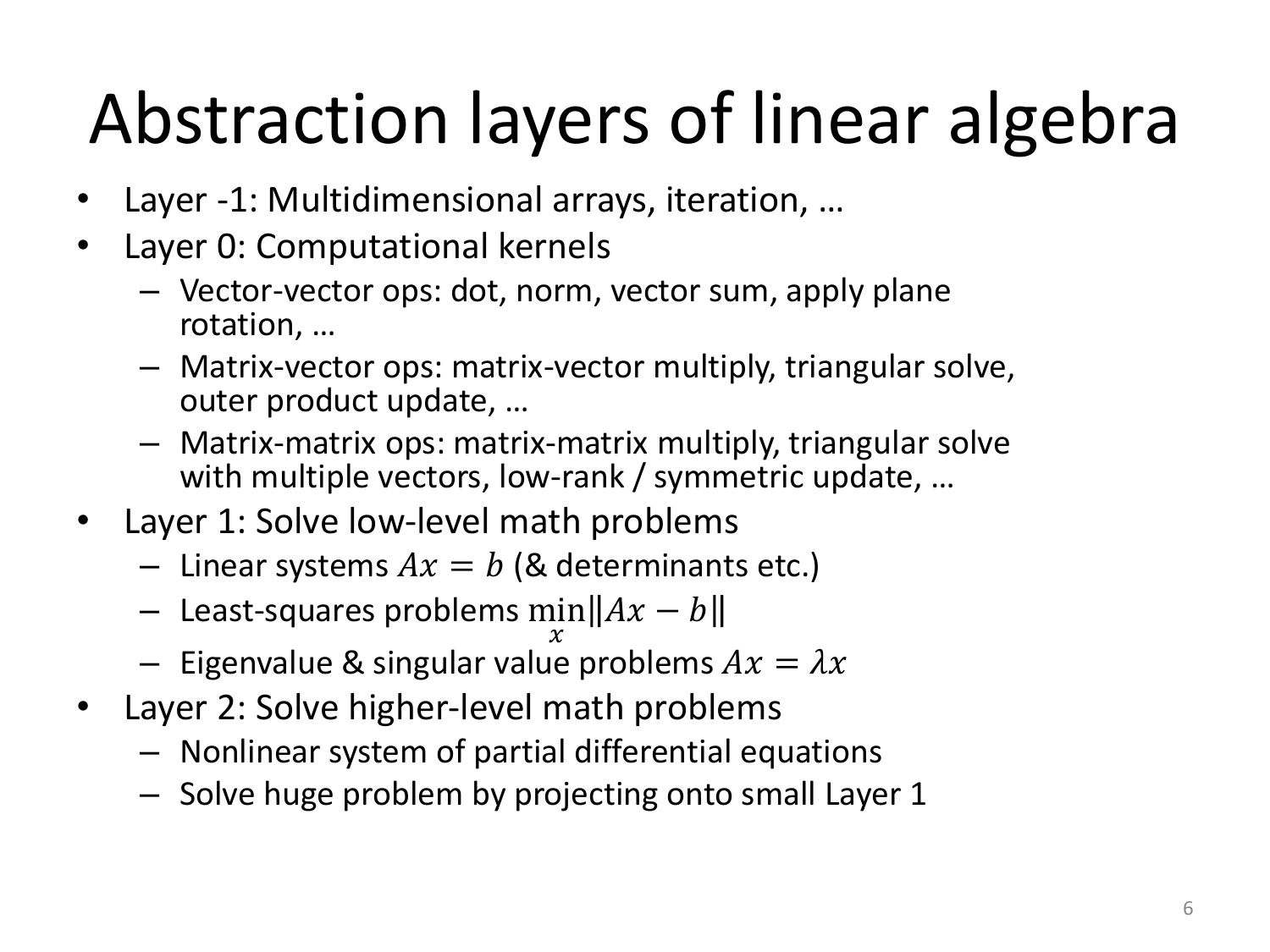#### Abstraction layers of linear algebra P0009, P1684, Parallelism TS v2, …

- Layer -1: Multidimensional arrays, iteration, ...
- Layer 0: Computational kernels
	- Vector-vector ops: dot, norm, vector sum, apply plane rotation, …
	- Matrix-vector ops: matrix-vector multiply, triangular solve, outer product update, …
	- Matrix-matrix ops: matrix-matrix multiply, triangular solve with multiple vectors, low-rank / symmetric update, ...
- Layer 1: Solve low-level math problems
	- Linear systems  $Ax = b$  (& determinants etc.)
	- Least-squares problems min  $\mathcal{X}$  $Ax-b$
	- Eigenvalue & singular value problems  $Ax = \lambda x$
- Layer 2: Solve higher-level math problems
	- Nonlinear system of partial differential equations
	- Solve huge problem by projecting onto small Layer 1

other C++ libraries (no standard yet)

P1673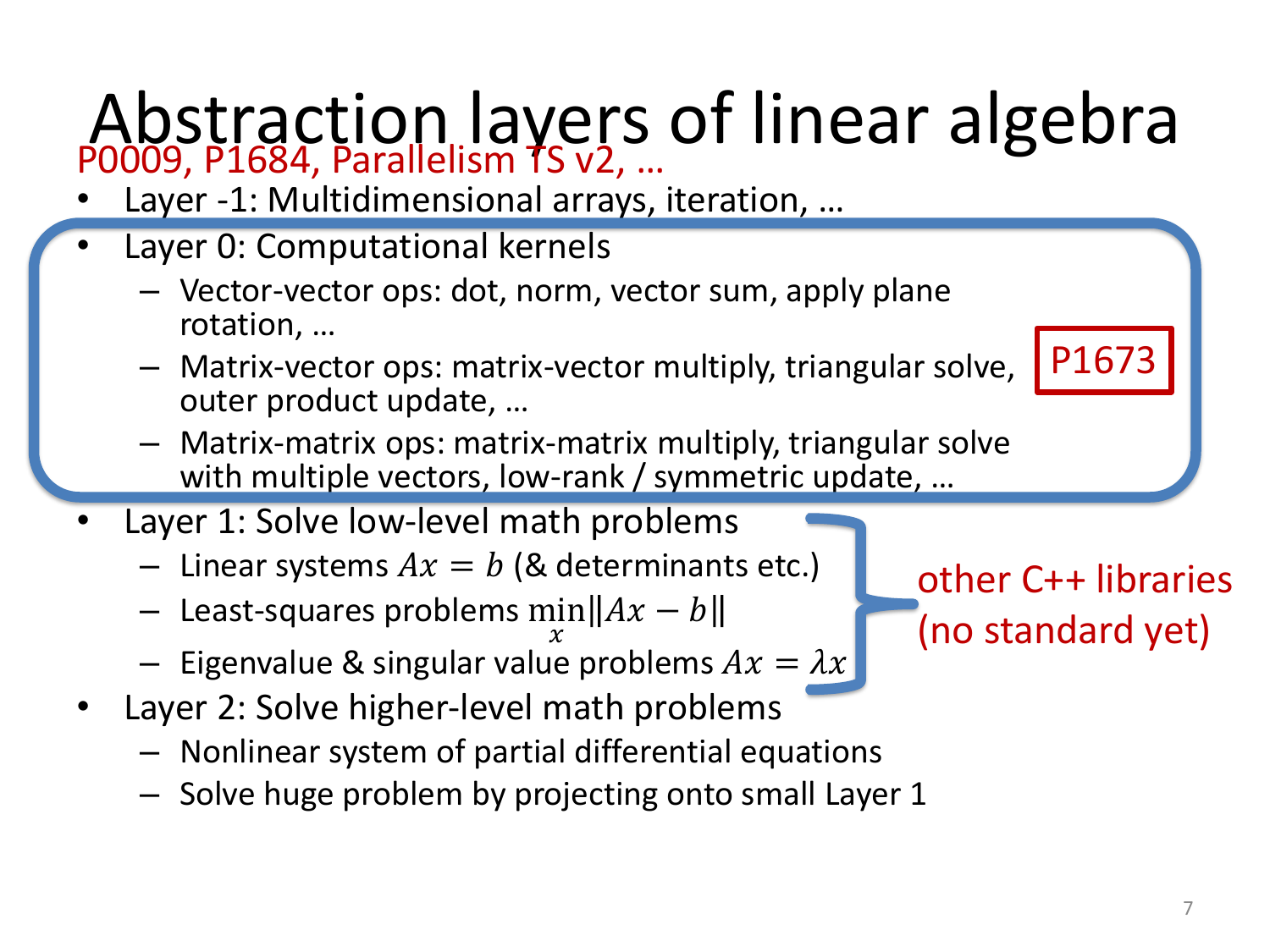# Basic Linear Algebra Subprograms

- Standard published 2002
	- 1995-99 meetings
	- Fortran & C interfaces
	- Dense matrix & vector ops
- Developed in <u>levels</u> (1,2,3):
	- Vector-vector (BLAS 1): 1979
	- Matrix-vector (BLAS 2): 1988
	- Matrix-matrix (BLAS 3): 1990
	- $-$  Level  $\rightarrow$  more data reuse
- Implementations by many system vendors, e.g.,
	- AMD, ARM, IBM, Intel, NVIDIA, Xilinx (FPGA)
- Open-source implementations exist

| Level 1 BLAS                                                                     |                                                                                                                                                                          |                    |
|----------------------------------------------------------------------------------|--------------------------------------------------------------------------------------------------------------------------------------------------------------------------|--------------------|
| dim scalar vector vector<br>5-element array<br>scalars                           |                                                                                                                                                                          | prefixes           |
| SUBROUTINE *ROTG (<br>A. B. C. S.)                                               | Generate plane rotation                                                                                                                                                  | S.D                |
| PARAM )<br>SUBROUTINE xROTHG(<br>D1, D2, A, B,                                   | Generate modified plane rotation                                                                                                                                         | S.D                |
| C, S<br>SUBROUTINE *ROT ( N.<br>X. INCX. Y. INCY.                                | Apply plane rotation                                                                                                                                                     | S.D                |
| PARAM )<br>I, INCX, Y, INCY,<br>SUBROUTINE xROTH ( N.                            | Apply modified plane rotation                                                                                                                                            | S.D                |
| X. INCX. Y. INCY )                                                               |                                                                                                                                                                          | S. D. C. Z         |
| SUBROUTINE RSWAP ( N.                                                            | $x \leftrightarrow y$                                                                                                                                                    |                    |
| SUBROUTINE xSCAL ( N, ALPHA, X, INCX )                                           | $x \leftarrow \alpha x$                                                                                                                                                  | S. D. C. Z. CS. ZD |
| SUBROUTINE xCOPY ( N.<br>I, INCI, Y, INCY )                                      | $y \leftarrow x$                                                                                                                                                         | S. D. C. Z         |
| SUBROUTINE XAXPY ( N. ALPHA, X. INCX. Y. INCY )                                  | $y \leftarrow \alpha x + y$                                                                                                                                              | S. D. C. Z         |
| FUNCTION<br>xDOT ( N.<br>X. INCX. Y. INCY )                                      | $dot \leftarrow x^T u$                                                                                                                                                   | S.D.DS             |
| X. INCX. Y. INCY )<br>FUNCTION<br>xDOTU ( N.                                     | $dot \leftarrow x^T y$                                                                                                                                                   | C, Z               |
| FUNCTION<br>xDOTC ( N.<br>X. INCX. Y. INCY )                                     | $dot \leftarrow x^H u$                                                                                                                                                   | C, Z               |
| X. INCX. Y. INCY )<br>FUNCTION<br>хионт ( н.                                     | $dot \leftarrow \alpha + x^T y$                                                                                                                                          | <b>SDS</b>         |
| FUNCTION<br>X. INCX )<br>xNRM2 ( N.                                              | $nrm2 \leftarrow  x $                                                                                                                                                    | S.D. SC. DZ        |
| FUNCTION<br>I. INCI )<br>xASUM ( N.                                              | $asum \leftarrow  re(x) _1 +   im(x)  _1$                                                                                                                                | S. D. SC. DZ       |
| I, INCI )<br>FUNCTION IxAMAX( N.                                                 | amax $\leftarrow$ 1 <sup>oc</sup> k $\ni$ $ re(x_k)  +  im(x_k) $                                                                                                        | S. D. C. Z.        |
|                                                                                  | $= max[re(x_i)] + im(x_i)]$                                                                                                                                              |                    |
| Level 2 BLAS                                                                     |                                                                                                                                                                          |                    |
| b-width scalar matrix vector scalar vector<br>dim                                |                                                                                                                                                                          |                    |
| options                                                                          |                                                                                                                                                                          |                    |
| M. N.<br>ALPHA, A. LOA. I, INCI, BETA, Y, INCY )<br>xGEMY (<br>TRANS.            | $y \leftarrow aAx + \beta y, y \leftarrow aA^{T}x + \beta y, y \leftarrow aA^{H}x + \beta y, A - m \times n$                                                             | S. D. C. Z         |
| TRANS.<br>M. N. KL. KU. ALPHA, A. LOA. I. INCI. BETA, Y. INCY )<br>x GBMV (      | $y \leftarrow \alpha Ax + \beta y, y \leftarrow \alpha A^T x + \beta y, y \leftarrow \alpha A^H x + \beta y, A$ $m \times n$                                             | S. D. C. Z.        |
| xHENY ( UPLO,<br>м.<br>ALPHA, A. LOA. X. INCX, BETA, Y. INCT )                   | $y \leftarrow \alpha Ax + \beta y$                                                                                                                                       | C, Z               |
| ALPHA, A. LDA, X. INCX, BETA, Y. INCY )<br>XHBMV ( UPLO.<br>N. K.                | $v \leftarrow aAx + 3v$                                                                                                                                                  | C. Z               |
| ALPHA, AP. X. INCX, BETA, Y. INCY )<br>$\mathbf{u}$ .<br>xHPHY ( UPLO,           | $y \leftarrow \alpha Ax + \beta y$                                                                                                                                       | C.7                |
| xSYMV ( UPLO.<br>ALPHA, A. LDA, X. INCX, BETA, Y. INCY )<br>и.                   | $v \leftarrow aAx + \beta v$                                                                                                                                             | S.D                |
| xSBNV ( UPLO,<br>н. к.<br>ALPHA, A. LDA, X. INCX, BETA, Y. INCY )                | $y \leftarrow aAx + \beta y$                                                                                                                                             | S.D                |
| $u_{\star}$<br>ALPHA, AP. X, INCX, SETA, Y, INCY )<br>xSPMV ( UPLO,              | $y \leftarrow \alpha Ax + \beta y$                                                                                                                                       | S.D                |
| A. LDA. X. INCX )<br>XTRMV ( UPLO, TRANS, DIAG.<br>и,                            | $x \leftarrow Ax, x \leftarrow A^T x, x \leftarrow A^H x$                                                                                                                | S. D. C. Z         |
| xTBMV ( UPLO, TRANS, DIAG,<br>н. к.<br>A. LDA. X. INCX )                         | $x \leftarrow Ax, x \leftarrow A^T x, x \leftarrow A^H x$                                                                                                                | S, D, C, Z         |
| м.                                                                               | $x \leftarrow Ax$ , $x \leftarrow A^T x$ , $x \leftarrow A^H x$                                                                                                          |                    |
| XTPHV ( UPLO, TRANS, DIAC,<br>AP, I, INCI )                                      | $z \leftarrow A^{-1}x. x \leftarrow A^{-T}x. x \leftarrow A^{-H}x.$                                                                                                      | S, D, C, Z         |
| xTRSV ( UPLO, TRANS, DIAG,<br>$\mathbf{u}$ .<br>A, LDA, I, INCI )                |                                                                                                                                                                          | S, D, C, Z         |
| A. LDA. X. INCX )<br>xTBSV ( UPLO, TRANS, DIAG,<br>н. к.                         | $z \leftarrow A^{-1}x. z \leftarrow A^{-T}x. z \leftarrow A^{-H}x.$                                                                                                      | S. D. C. Z.        |
| xTPSV ( UPLO, TRANS, DIAG,<br>м.<br>$AP$ .<br>I. INCI )                          | $x \leftarrow A^{-1}x \cdot x \leftarrow A^{-T}x \cdot x \leftarrow A^{-H}x$                                                                                             | S. D. C. Z         |
| options<br>din scalar vector vector natrix                                       |                                                                                                                                                                          |                    |
| xGER (<br>H. H. ALPHA, X. INCX, Y. INCY, A. LDA )                                | $A \leftarrow \alpha x y^T + A$ , $A - m \times n$                                                                                                                       | S.D                |
| xGERU (<br>H. N. ALPHA, I. INCX, Y. INCY, A. LDA )                               | $A \leftarrow axy^T + A$ , $A - m \times n$                                                                                                                              | C. Z               |
| xGERC (<br>H. N. ALPHA, X. INCX, Y. INCY, A. LDA )                               | $A \leftarrow \alpha x y^H + A, A \quad m \times n$                                                                                                                      | C, Z               |
| xHER ( UPLO,<br>N. ALPHA, X. INCX.<br>A. LDA )                                   | $A \leftarrow \alpha xx^H + A$                                                                                                                                           | C. Z               |
| <b>xHPR</b> ( UPLO,<br>N. ALPHA, X. INCX.<br>$AP$ )                              | $A \leftarrow a x x^H + A$                                                                                                                                               | C.7                |
| <b>xHER2 ( UPLO.</b><br>N. ALPHA, X. INCX, Y. INCY, A. LDA )                     | $A \leftarrow axy^H + y(ax)^H + A$                                                                                                                                       | C. Z               |
| XHPR2 ( UPLO.                                                                    | $A \leftarrow axy^H + y(ax)^H + A$                                                                                                                                       | C. Z               |
| N. ALPHA, I, INCI, Y, INCY, AP )                                                 |                                                                                                                                                                          |                    |
| xSYR ( UPLO,<br>N. ALPHA, X. INCX.<br>A. LDA )                                   | $A \leftarrow \alpha x x^T + A$                                                                                                                                          | S.D                |
| xSPR ( UPLO,<br>N. ALPHA, X. INCX.<br>$\mathbf{1} \mathbf{P}$                    | $A \leftarrow a x x^T + A$                                                                                                                                               | S, D               |
| xSYR2 ( UPLO,<br>N. ALPHA, X. INCX, Y. INCY, A. LDA )                            | $A \leftarrow axy^T + ayx^T + A$                                                                                                                                         | S.D                |
| xSPR2 ( UPLO.<br>N. ALPHA, X. INCX. Y. INCY. AP )                                | $A \leftarrow \alpha x y^T + \alpha y x^T + A$                                                                                                                           | S.D                |
| Level 3 BLAS<br>options<br>dim<br>scalar matrix matrix scalar matrix             |                                                                                                                                                                          |                    |
| xGEPD1 (<br>TRAUSA, TRAUSE,<br>M. N. K. ALPHA, A. LDA, B. LDB, BETA, C. LDC )    | $C \leftarrow \alpha op(A \log(B) + \beta C, op(X) = X, X^T, X^H, C - m \times n$                                                                                        | S. D. C. Z.        |
| M. B. ALPHA, A. LDA, B. LDB, BETA, C. LDC )<br>xSYMM ( SIDE, UPLO,               | $C \leftarrow \alpha AB + BC, C \leftarrow \alpha BA + BC, C \quad m \times n, A = A^T$                                                                                  | S. D. C. Z         |
| N. N.<br>ALPHA, A. LDA, B. LDB, BETA, C. LDC )                                   | $C \leftarrow \alpha AB + BC, C \leftarrow \alpha BA + BC, C - m \times n, A = A^H$                                                                                      | C. Z               |
| XHENN ( SIDE, UPLD,<br>BETA, C. LDC )                                            |                                                                                                                                                                          |                    |
| UPLO, TRANS.<br>N. K. ALPHA, A. LDA.<br><b>xSTRK (</b>                           | $C \leftarrow \alpha A A^T + \beta C, C \leftarrow \alpha A^T A + \beta C, C - n \times n$                                                                               | S. D. C. Z.        |
|                                                                                  |                                                                                                                                                                          | C. Z               |
| BETA. C. LDC )<br>N. K. ALPHA, A. LDA.<br>xHERK (<br>UPLO, TRANS.                | $C \leftarrow aAA^H + \beta C, C \leftarrow aA^H A + \beta C, C - n \times n$                                                                                            |                    |
| N. K. ALPHA, A. LDA, B. LDB, BETA, C. LDC )<br>UPLO, TRANS.<br>xSYR2K(           | $C \leftarrow \alpha AB^T + \alpha BA^T + \beta C, C \leftarrow \alpha A^T B + \alpha B^T A + \beta C, C \quad n \times n$                                               | S. D. C. Z.        |
| x8832X(<br>UPLO, TRANS.                                                          | B. K. ALPHA, A. LDA, B. LDB, BETA, C. LDC ) $C \leftarrow \alpha AB^H + \alpha BA^H + \beta C$ , $C \leftarrow \alpha A^H B + \alpha B^H A + \beta C$ , $C - n \times n$ | C, Z               |
| DIAG, N. N. ALPHA, A. LDA, N. LDN )<br>XTROON ( SIDE, UPLO, TRANSA,              | $B \leftarrow \alpha op(A)B, B \leftarrow \alpha Bop(A), op(A) = A, A^T, A^H, B - m \times n$                                                                            | S. D. C. Z.        |
| DIAG, M. B. ALPHA, A. LDA, B. LDB )<br>KTRSM ( SIDE, UPLO, TRANSA,<br>$^{\circ}$ | $B \leftarrow \alpha op(A^{-1})B, B \leftarrow \alpha Bop(A^{-1}), op(A) = A, A^T, A^H, B - m \times n$                                                                  | S. D. C. Z.        |

(Fortran) BLAS quick reference: <http://www.netlib.org/blas>

See also Jack Dongarra interview: [http://history.siam.org/oralhistories/d](http://history.siam.org/oralhistories/dongarra.htm) ongarra.htm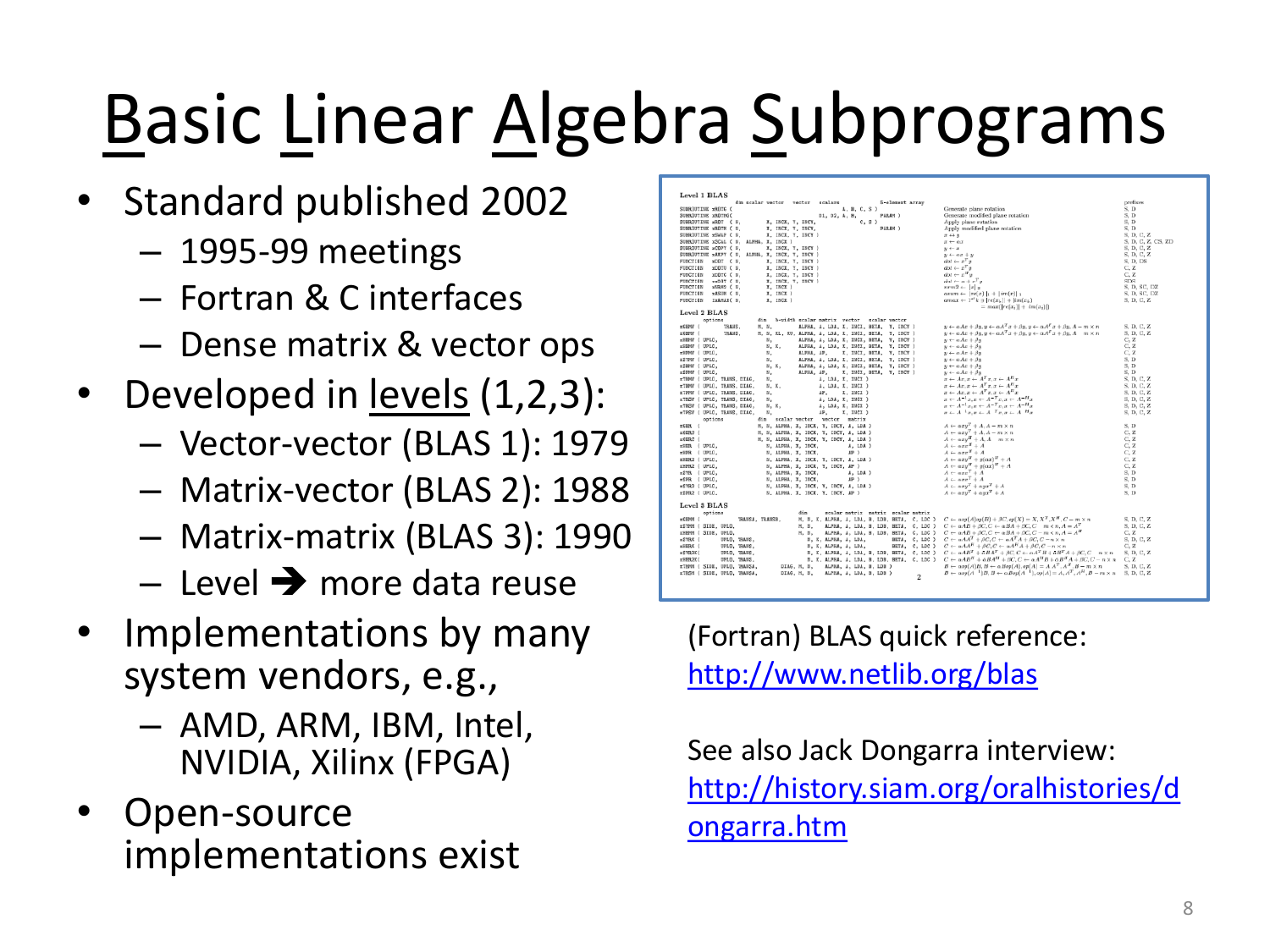# BLAS codesigned w/ algorithms



- LINPACK library: 1979
	- General dense, symmetric, & banded
	- "Layer 1" algorithms (linear systems & linear least squares)
	- Designed to use BLAS (1), for good performance on many different computers

- LAPACK: 1990
	- Combines functionality of LINPACK + EISPACK ({eigen,singular}value problems)
	- "Coreleased" w/ BLAS 3; common authors
	- Algorithms w/ optimal data reuse (\*)
	- BLAS 3 was designed for those algorithms

(\*) I'm simplifying: see our paper, "Communication lower bounds & optimal algorithms for numerical linear algebra" (Acta Numerica 2014).

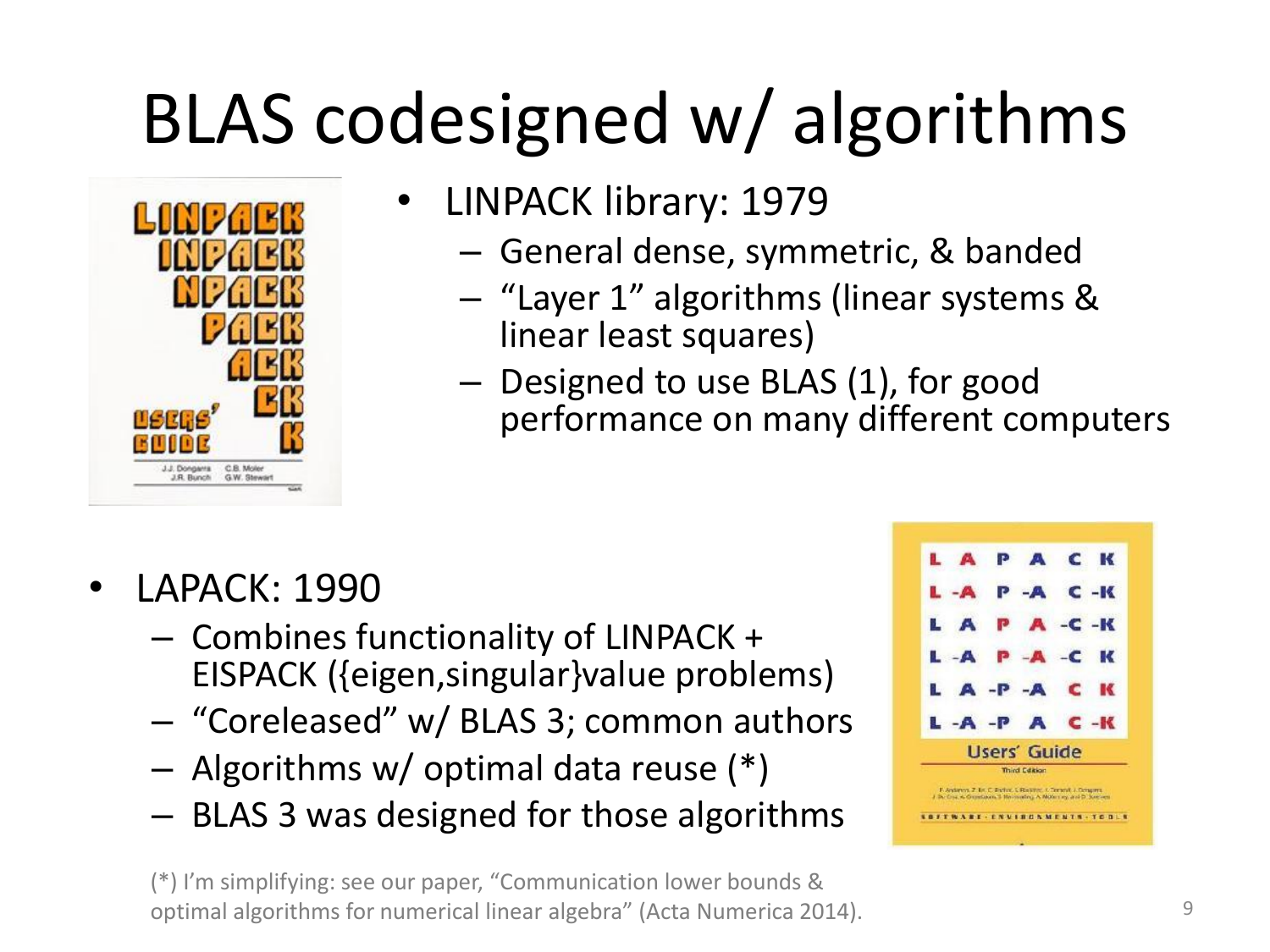# P1673 design lesson: Layer!

- Standardize in layers
	- Multidimensional arrays (P0009)
	- Computations (BLAS, P1673)
	- Then actual math algorithms
- Layer by developers' expertise
	- System vendors write P1673
	- So mathematicians can do mathematics
- Layer for performance portability
	- BLAS has architecture-specific optimizations
	- So math algorithms can have portable implementations



Layering improves longevity, just like the Dobos torte (Image credit: Wikipedia)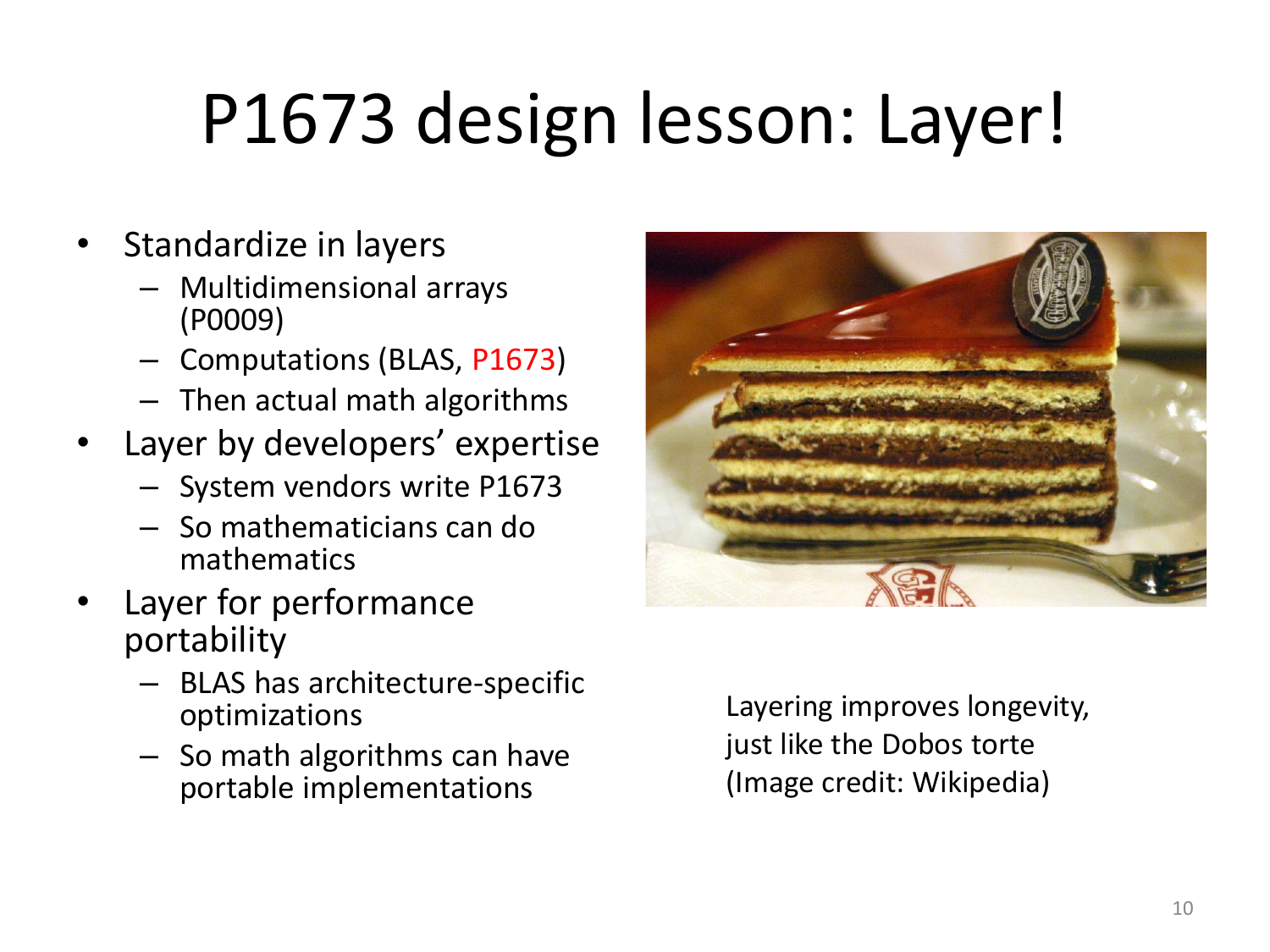#### P1673 works on views

- BLAS and P1673 both work on views
	- matrix\_product(A, B, C)
	- $-$  Not "C = A  $*$  B"
- Higher-level algorithms depend on different steps viewing the "same matrix" in different ways, e.g.,
	- Rectangular submatrices during LU factorization
	- Upper and lower triangles during linear system solve
- Most interesting operations are not elementwise
	- e.g., matrix-matrix multiply
	- Expression templates won't help avoid allocation
	- $-$  P1673 has many more algorithms than  $\{+, *\}$  (C++ != APL)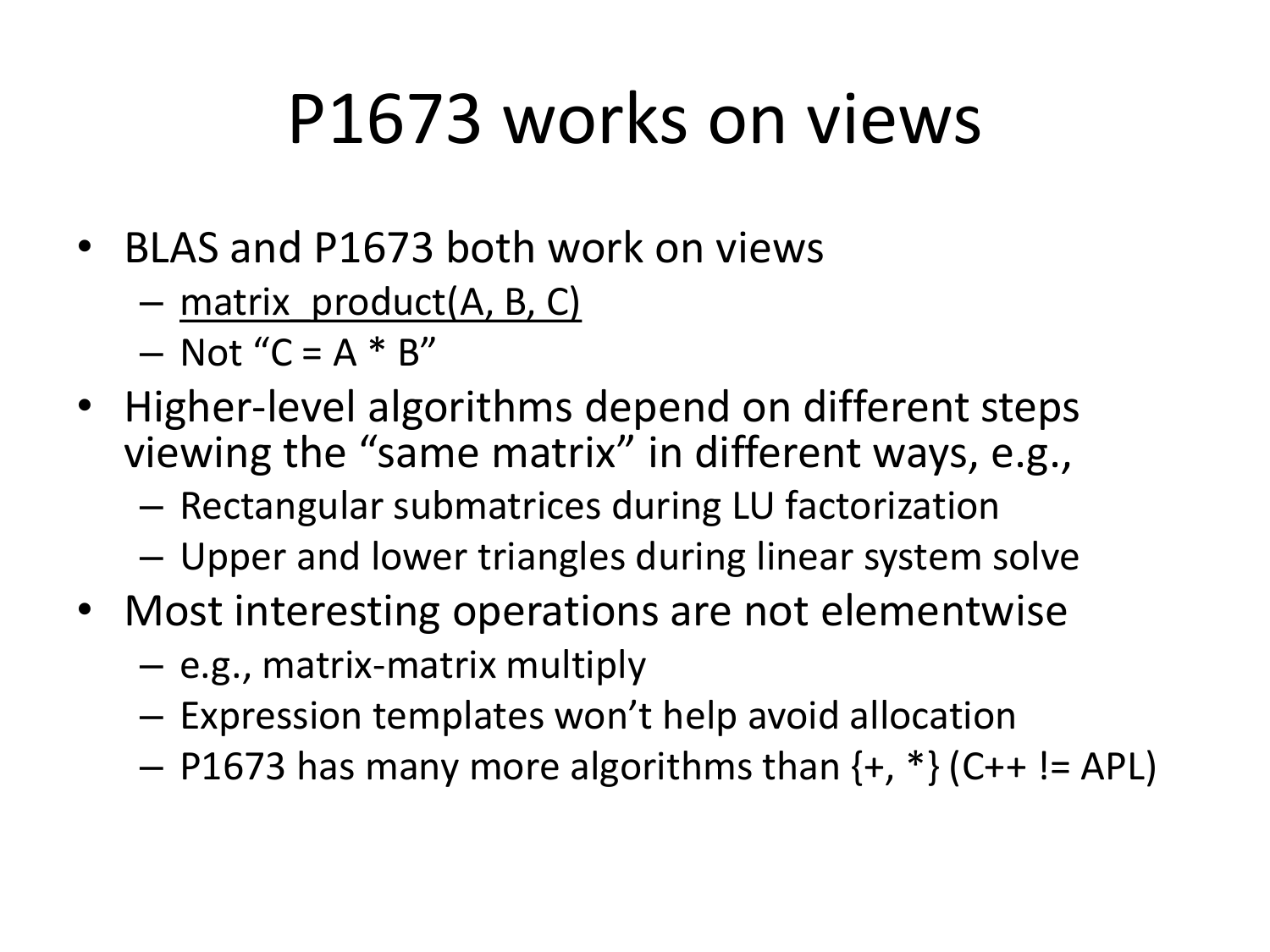# Goldilocks & the 3 problem sizes

- Small
	- $\leq$  4x4? Fits in a register?
	- Cheap copying favors op arithmetic  $(C = A * B)$
- **Large** 
	- Need 64-bit dimensions? Won't fit in memory?
	- Specialized algorithms and data structures (my field)
	- Which often have mediumsized subproblems
- Medium (BLAS)
	- Like sort: enough work that algorithms matter
	- Avoid {allocate, copy}; work on views
	- "Large" methods don't pay
- P1673: Medium to small
	- Remove BLAS' error checking (narrow contract)
	- Exploit mdspan's compiletime dimensions
	- Can add batched overloads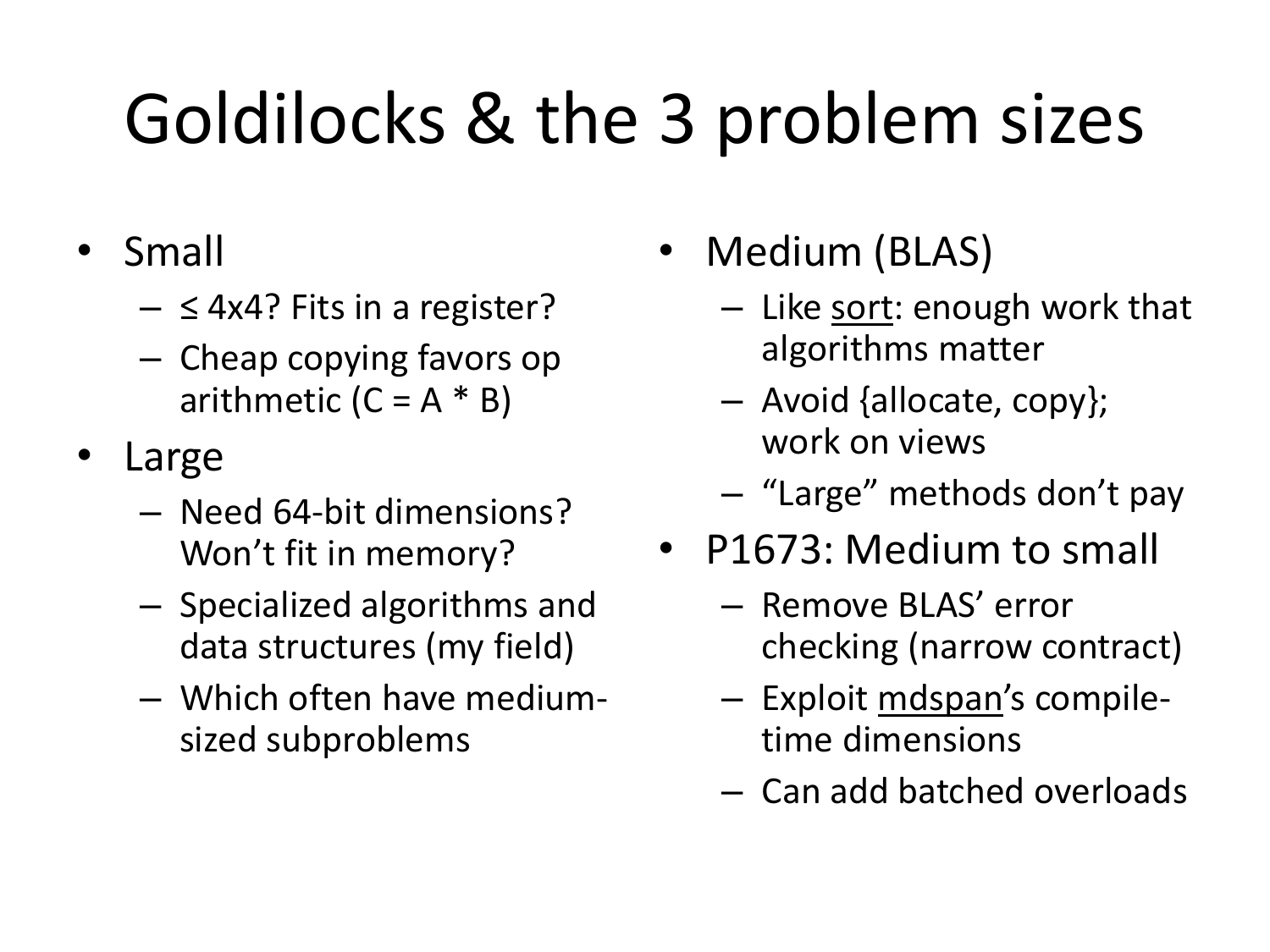## P1673 is extensible

- Algorithms are independent of mdspan layouts and accessors, so easy to add more
	- Tiled or recursive layouts for better locality
	- Accessors for heterogeneous computing
- ExecutionPolicy&& overloads
	- Control parallelism (reordering assumptions)
	- Extra context: scheduling queue, scratch space
- Easy to add "batched" overloads
	- Batched: Solve many same-size problems at once
	- Best way to vectorize & parallelize small problems
	- Easy with mdspan: extra extent + different layout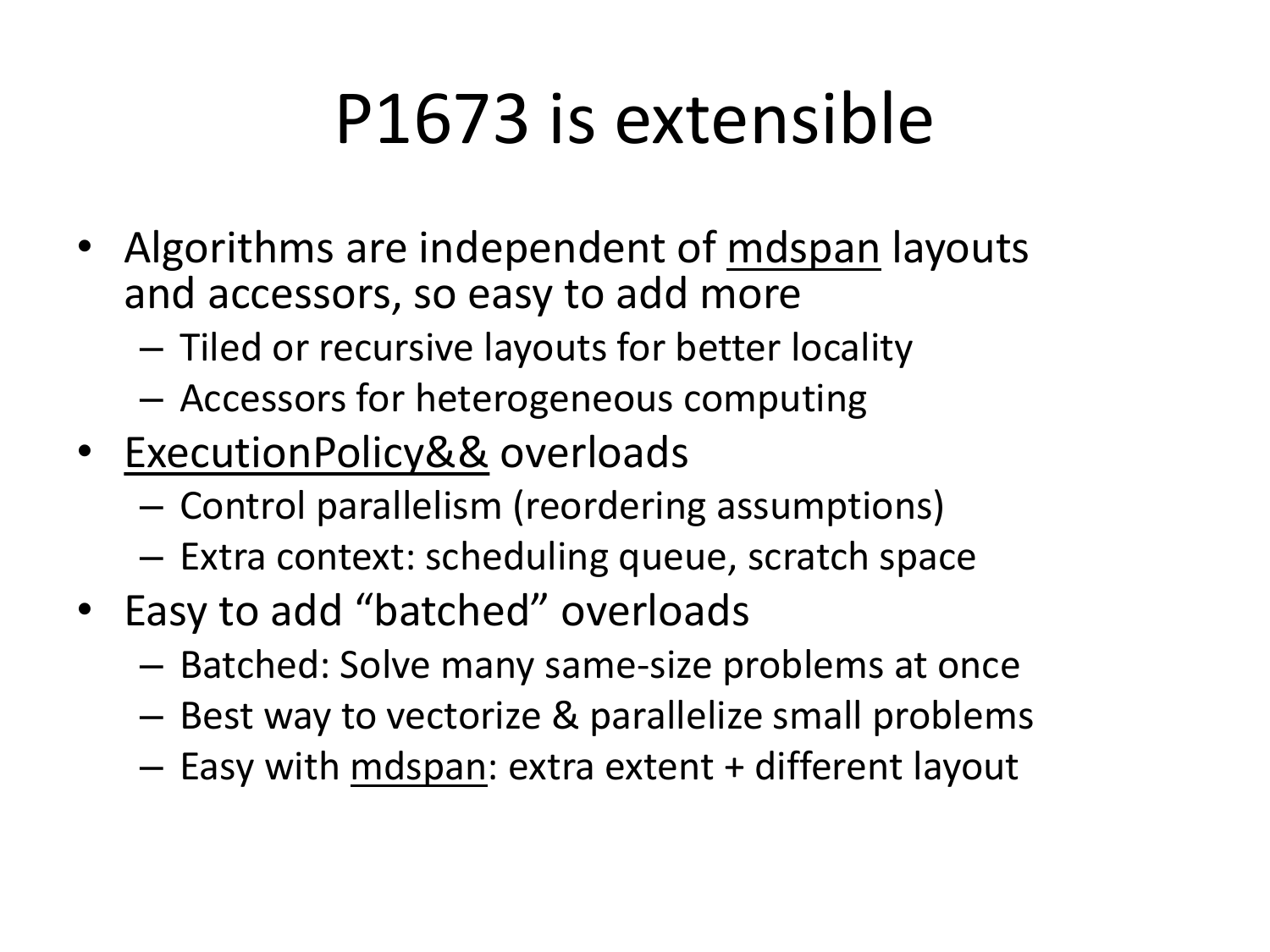# Addressing LEWG R2 feedback

- Introduce std::linalg namespace
	- Use it to replace "linalg\_" prefix
- Remove "\_view" suffix
	- Consider it reserved for ranges
	- conjugate\_view -> conjugated, etc.
- Investigate "concept-ification"
	- As in P1813R0 for numeric algorithms like reduce
	- Added discussion to R3; see following slides
	- Investigate support for GPU memory
- Wording & other improvements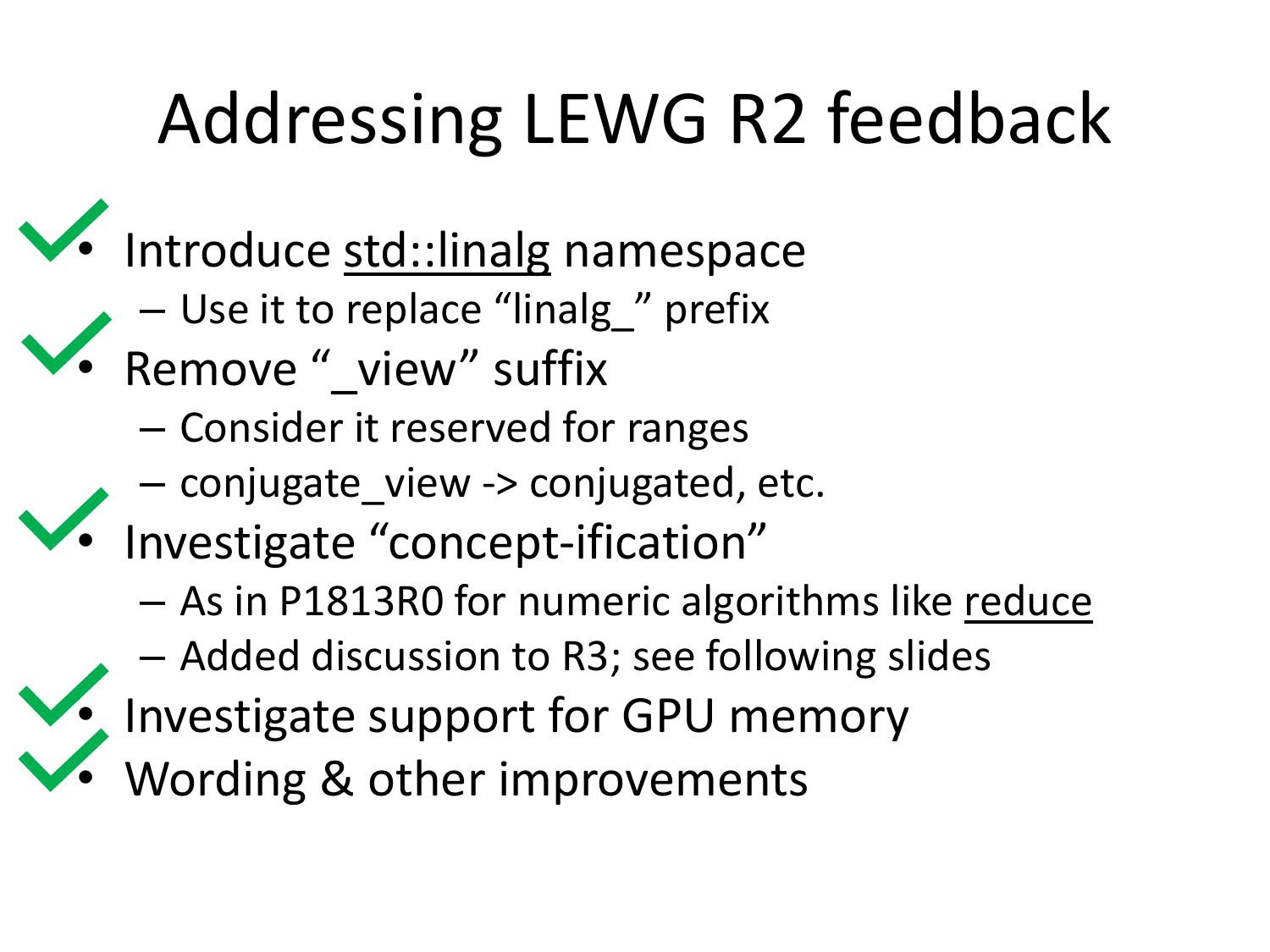#### P1813R0 concept-ification

- Define concepts that describe generalizations of a (math) group
- Use them to constrain elements of algorithms' range parameters
- e.g., reduce requires *associative* op+

 $-$  (a + b) + c == a + (b + c)



Algebraic structures between magmas & groups (Image credit: Wikipedia)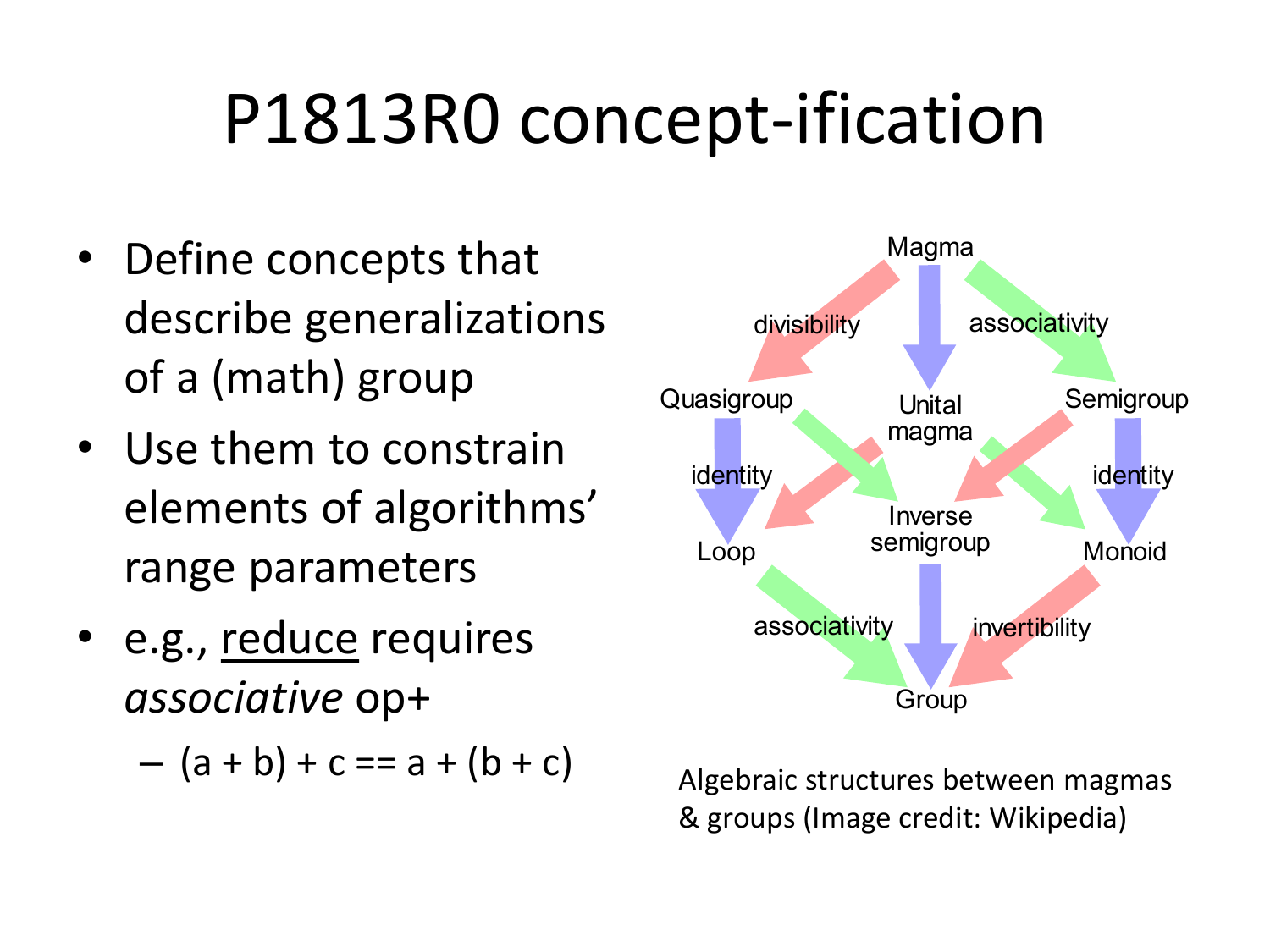#### Associativity is too strict

- There are many useful arithmetic systems with nonassociative operator+
	- With infinity: If 10 is Inf, 3+8-7 is either Inf or 4
	- Saturating: If 10 is max, 3+8-7 is either 3 or 4
	- With rounding (e.g., floating point)
- Concepts are "always"; users accept "usually"
	- Linear algebra has many examples of algorithms (e.g., matrix factorizations) that don't succeed for all (run-time) input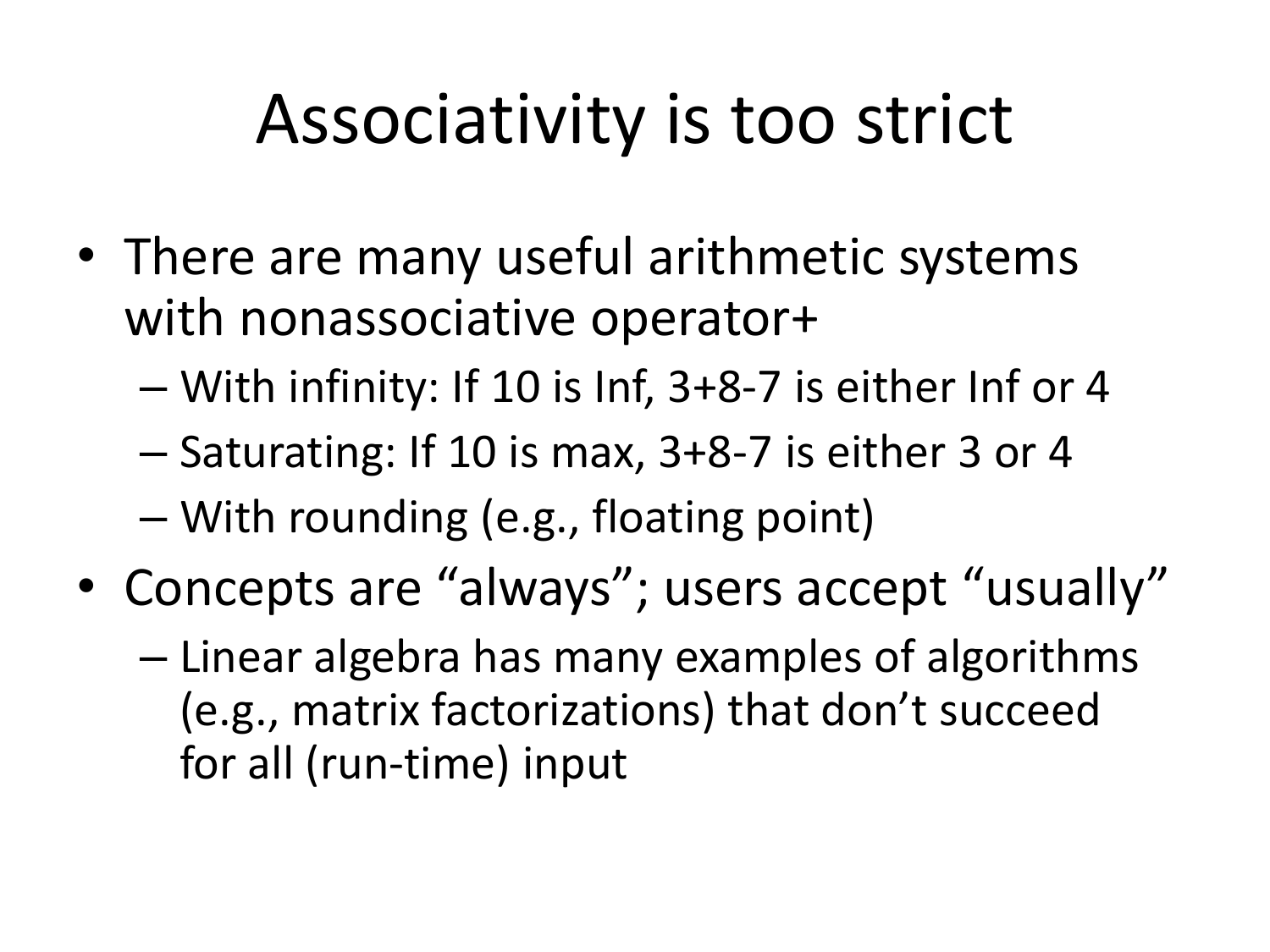#### Generalizing associativity is not useful for our algorithms

- P1813R0's most general concept: magma
	- Set M with binary operation \* such that
	- $-$  if x and y are in M, then x  $*$  y is in M ("closed")
- Sounds general, but already too specific
	- Assumes only one set (i.e., type) M
		- No mixed precision or expression templates
		- Example:  $y(i) = alpha * x(i) + y(i)$  (could have 5 types!)
	- Assumes binary operation is closed
		- What if it could throw or otherwise fail?
		- e.g., rational with bounded number of digits; signaling NaN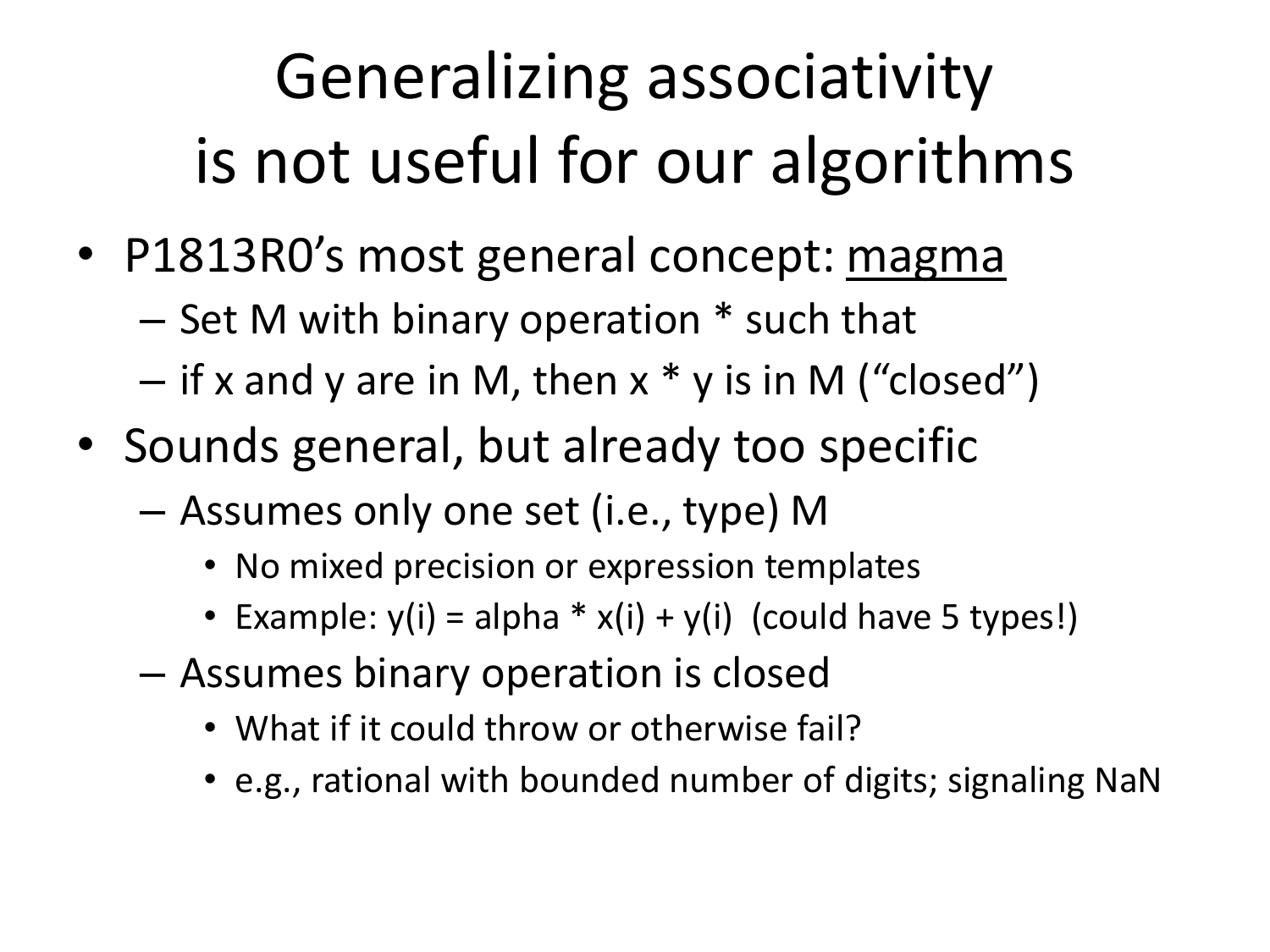#### Need adverbs >> adjectives

- Constraints are adjectives
	- Properties of ranges' element types
	- Useful to us mainly to describe what compiles, or how to write a custom element type that works
- We need adverbs
	- Permissions that users give an algorithm
	- Regardless of properties of ranges' element types
	- C++ Standard already has GENERALIZED\_SUM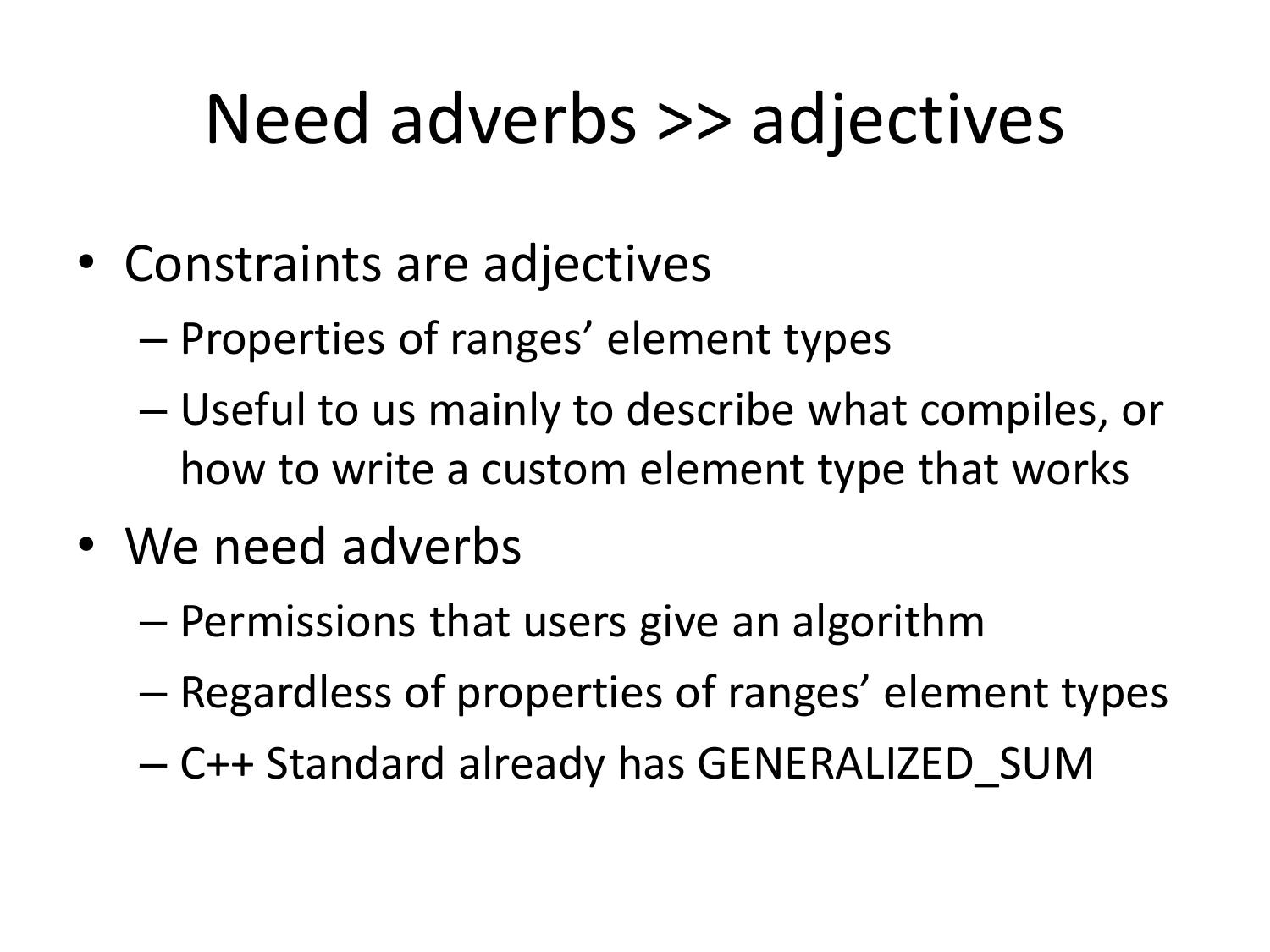# Support for discrete GPUs

- GPU: Graphics processing unit
- Algorithm with the right ExecutionPolicy could access memory that C++ ordinarily could not
	- "Inaccessible memory" not Standard C++
	- Straightforward extension in practice
	- Long history outside GPUs (PGAS)
- Asynchronous execution of algorithms
	- Different interface, esp. for return value
	- LEWG asked us to consider return by pointer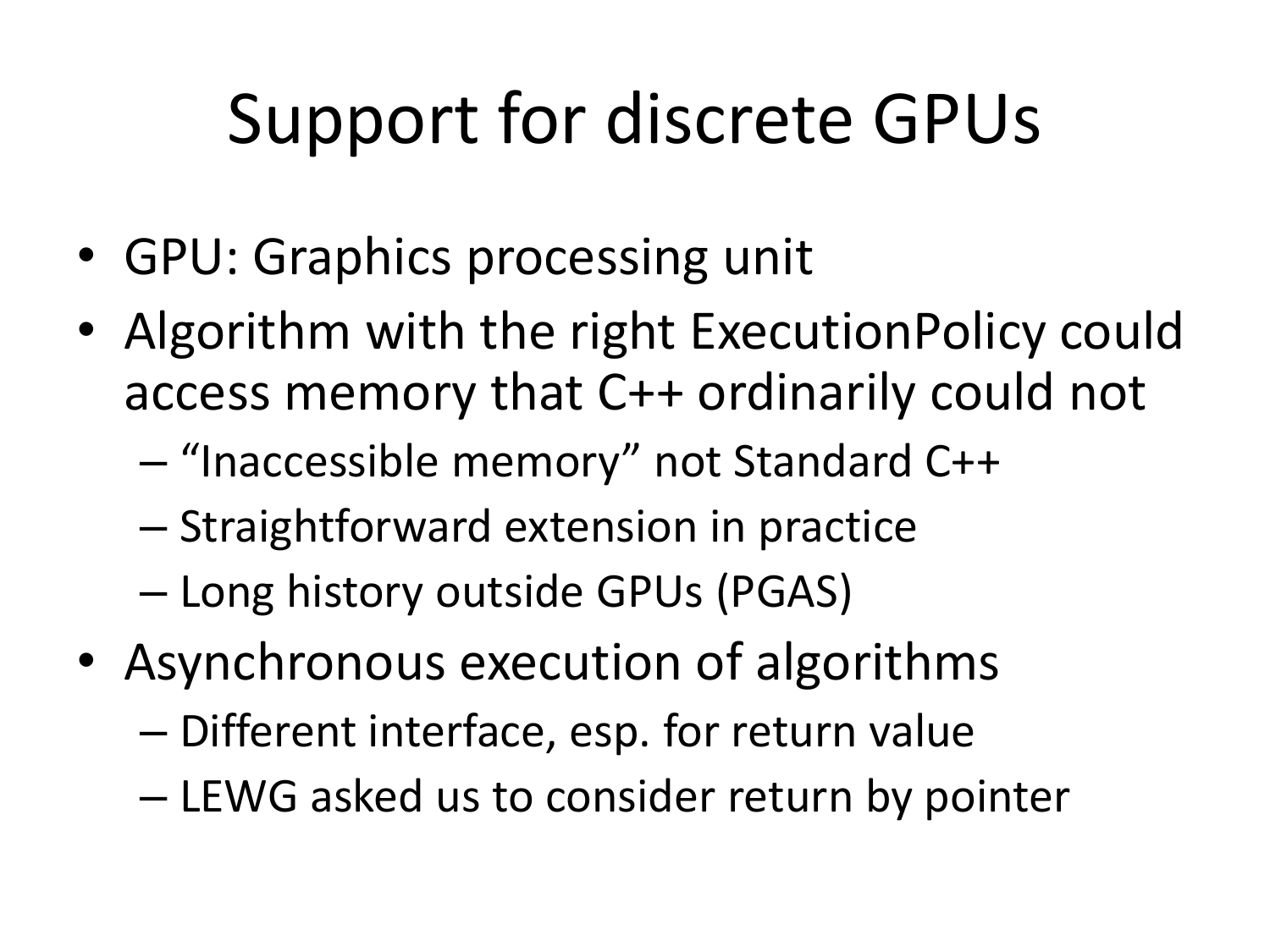#### Return scalars by value, for now

- Earlier reviews (SG6, SG14, LEWGI) insisted that we return scalar results by value, like reduce
	- Original design had output (by reference) arguments
	- Made batched overloads more natural
- Just writing to a pointer isn't enough to express asynchronous execution
	- How do we know if the value is ready?
	- Asynchronous algorithms need to track data flow too
- Standard interface isn't settled yet
	- Senders / receivers model (P0443, P1897, P2300) would permit composing asynchronous work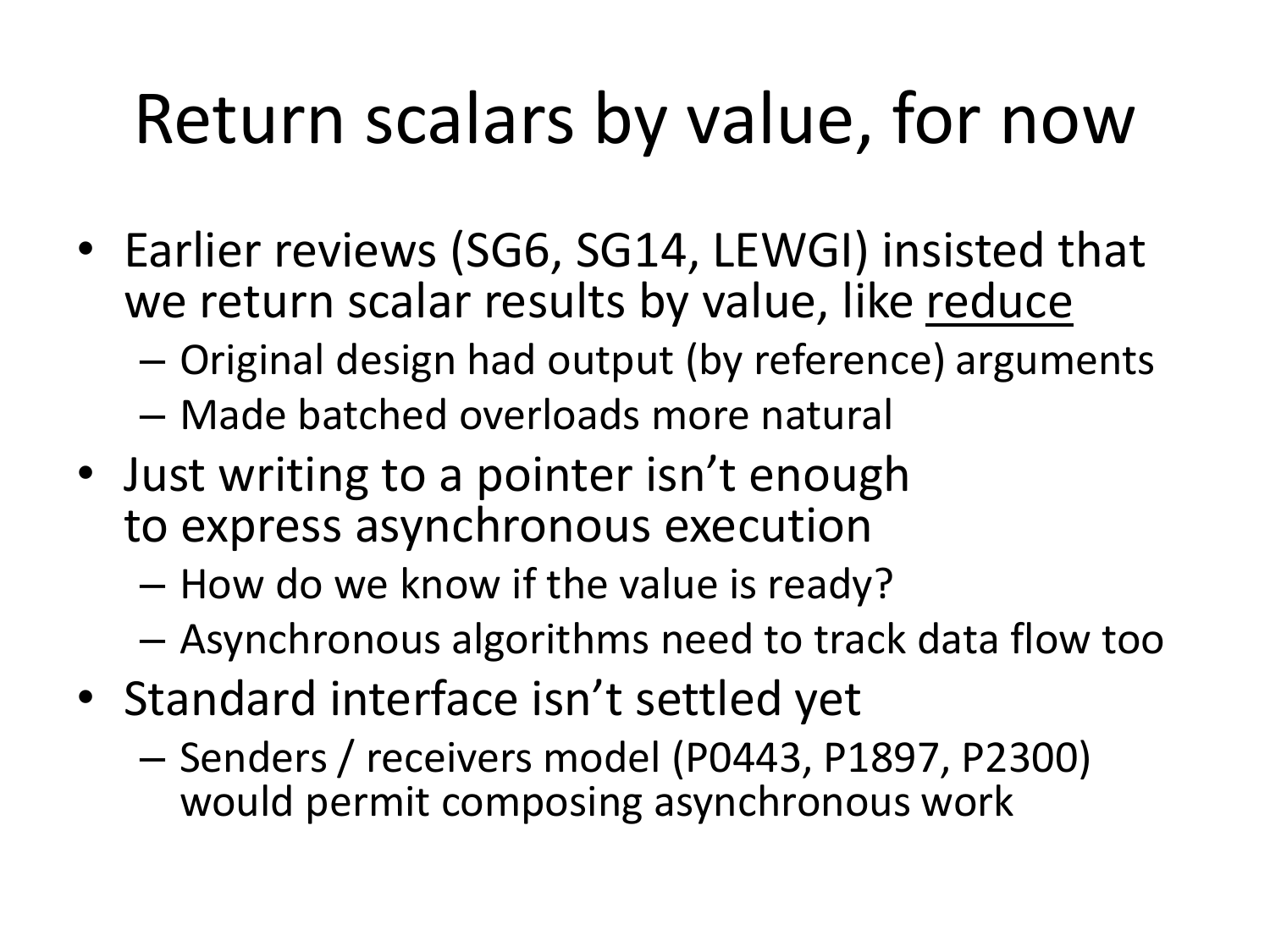# P0009 & P2299 changes

- Recent P0009 (mdspan) design changes
	- e.g., P2299's CTAD improvements
	- basic mdspan -> mdspan
- P1673R3 predates those changes
	- Next revision will incorporate them
	- [Draft: https://github.com/ORNL/cpp-proposals](https://github.com/ORNL/cpp-proposals-pub/blob/master/D1673/blas_interface.md)pub/blob/master/D1673/blas\_interface.md